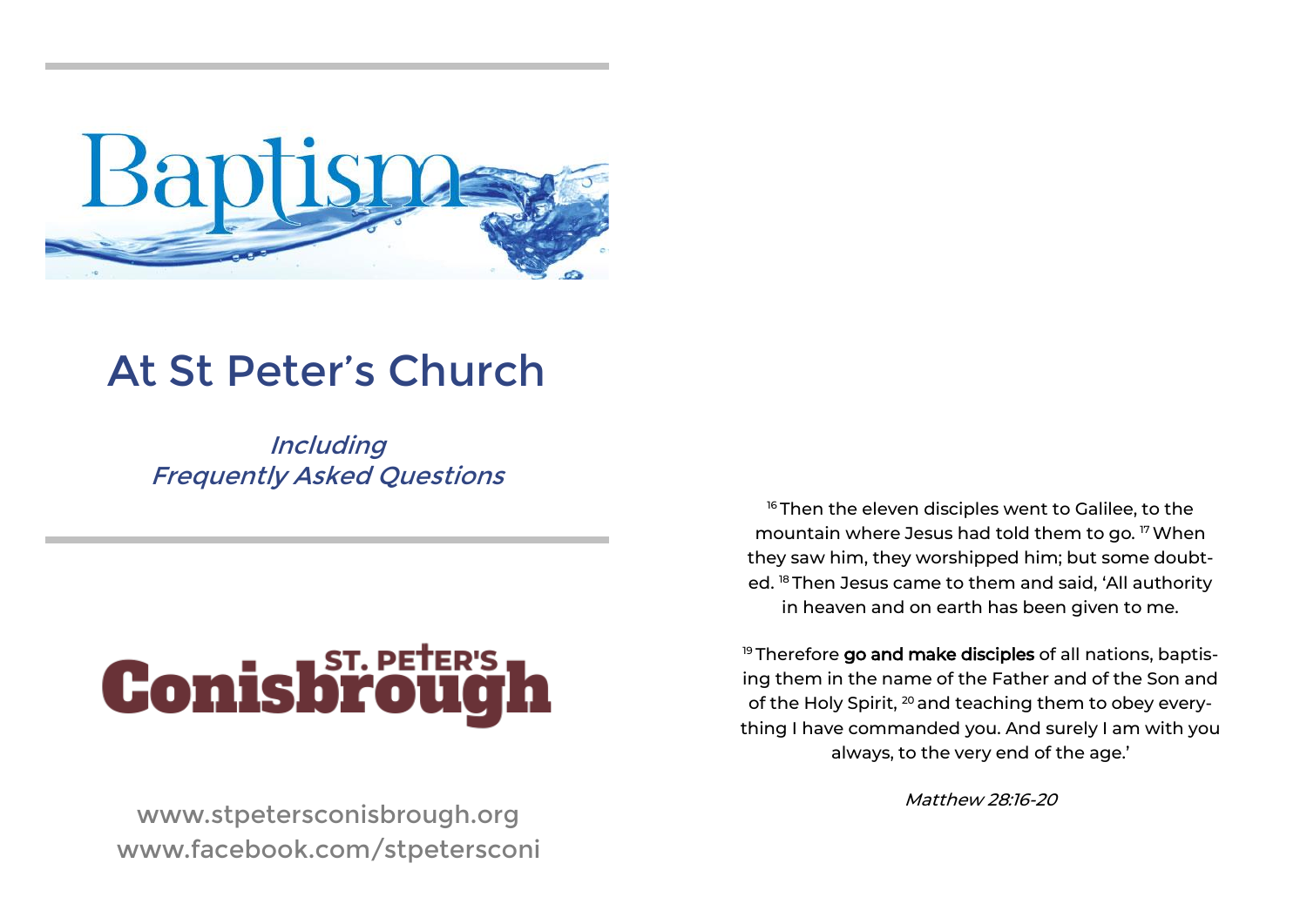# **Congratulations on the birth of your child**

We at St Peter's & Clifton Church love Baptising babies and infants and consider it a huge privilege to be part of the formal welcoming of any child into the Church family.

Baptism is a joyful, but also very serious celebration. On behalf of the baptised child, you, godparents and the Church family will make the commitment before God to bring your child up as a Christian within the family of the Church,

To help you to make these commitments we would like to explore with you what the Christian faith is about and what it means to know and follow Jesus. This will involve meeting up for a number of weeks, during which we would encourage you to come to our Sunday all-age service at 10.30am in Church, where you will also be able to meet many of the other young families.

Once you have had the chance to explore the Christian faith, joined us at Church, and are able make the Baptism commitments on behalf of your child, we will book a date for their Baptism, which would normally take place on the fourth Sunday of the month within our 10.30am service.

If you are unable to make the commitments on behalf of your child, you can still have a special Thanksgiving service, which is also a wonderful celebration, but without the water or the commitments. You can then always come back for a Baptism once you feel ready and are more part of the Church family.

We look forward to welcoming you at St Peter's Church.

Revd Martijn Mugge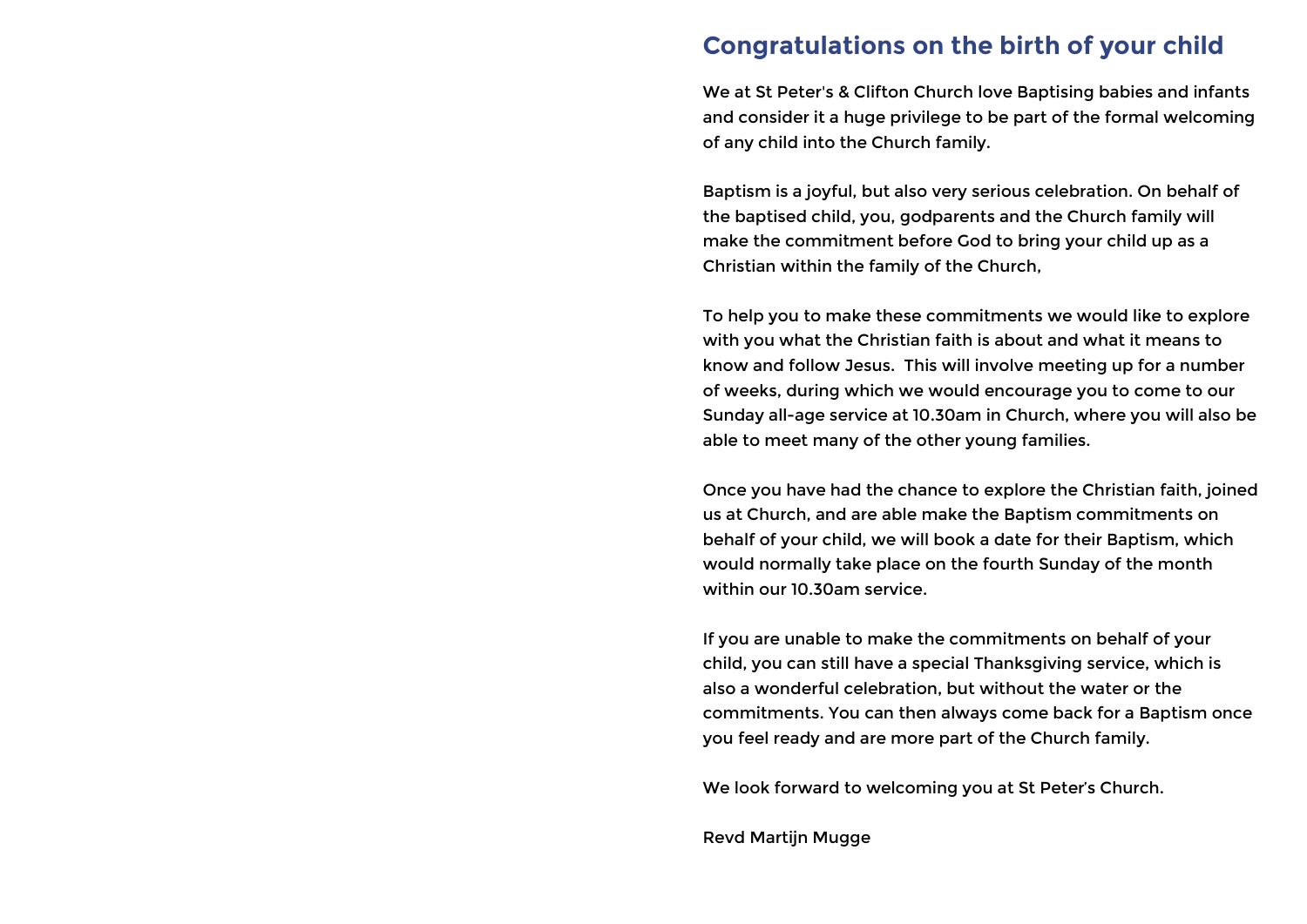# **FREQUENTLY ASKED QUESTIONS**

**There are all sorts of myths and legends surrounding Baptism or Christening. We hope the following FAQs will provide more clarity.**

# **What is the difference between Baptism and Christening?**

As far as the Church is concerned, there is no difference.

#### **What is the difference between a Baptism and Thanksgiving?**

We offer two services to parents.

**Baptism** is initiation into the Christian community (those committed to living for Jesus) and involves water as a symbol of a new life in Jesus Christ. The Christian parents who are members of this family make vows or promises on behalf of the baby who cannot speak for him or herself. The godparents also agree to pray for and encourage the child in their walk with Jesus.

**Thanksgiving** is for parents who are not members of the Christian community, but who want to thank God for their child. The minister asks for God to bless the child. The parents and friends do not make vows (such as declaring a commitment to Jesus Christ) but they are encouraged to bring up the child with Christian values and pray that the child may one day choose to follow Jesus.

### **Isn't Baptism just a welcome into the Church?**

That very much depends on what you mean by Church! If you mean, being welcomed into a social group, then no. But if you mean initiation into a group of people who believe in Jesus as their Lord and Saviour, and who are committed to living for Him, then yes!

### **Is a Baptism or Christening the same thing as a naming service?**

The short answer is, no. In some cultures, a person would be

'Christened' with a new Christian name from the Bible, and in the past, because of infant mortality, babies were often Baptised soon after birth, which coincided with naming. However, in England, naming is a completely separate thing from Baptism.

#### **Do I have to be a Christian to have my child Baptised?**

Yes – absolutely. It would be very odd to make promises on behalf of a baby that you yourself do not intend to keep, or to initiate a baby into a community to which you do not belong. However, you do not have to be a Christian to have a service of Thanksgiving for a child.

# **If I do not have my baby baptised will he or she go to limbo, purgatory or hell?**

Absolutely not! This is a terrible superstition and God would never do such a thing. Sadly, there are still people who believe this superstition. It is not a reason to have a child baptised.

### **Do you need to be baptised to get married in the church?**

No! Not at all. Every person living in a parish has the right to be married in their parish church, whether they are baptised or not. In the same way, everyone who dies in a parish is entitled to a Christian funeral.

# **How come the Church christened my other children and never told me what baptism was all about?**

It has been common practice in the Church of England to offer baptism as a right with little or no preparation. However, in view of the importance of Baptism, we think it is essential that the person being baptised and/or their parents understand what Baptism is and what it means to follow Jesus.

#### **Does the church do private Baptism or Thanksgiving services?**

The baptism or thanksgiving service will always take place within a